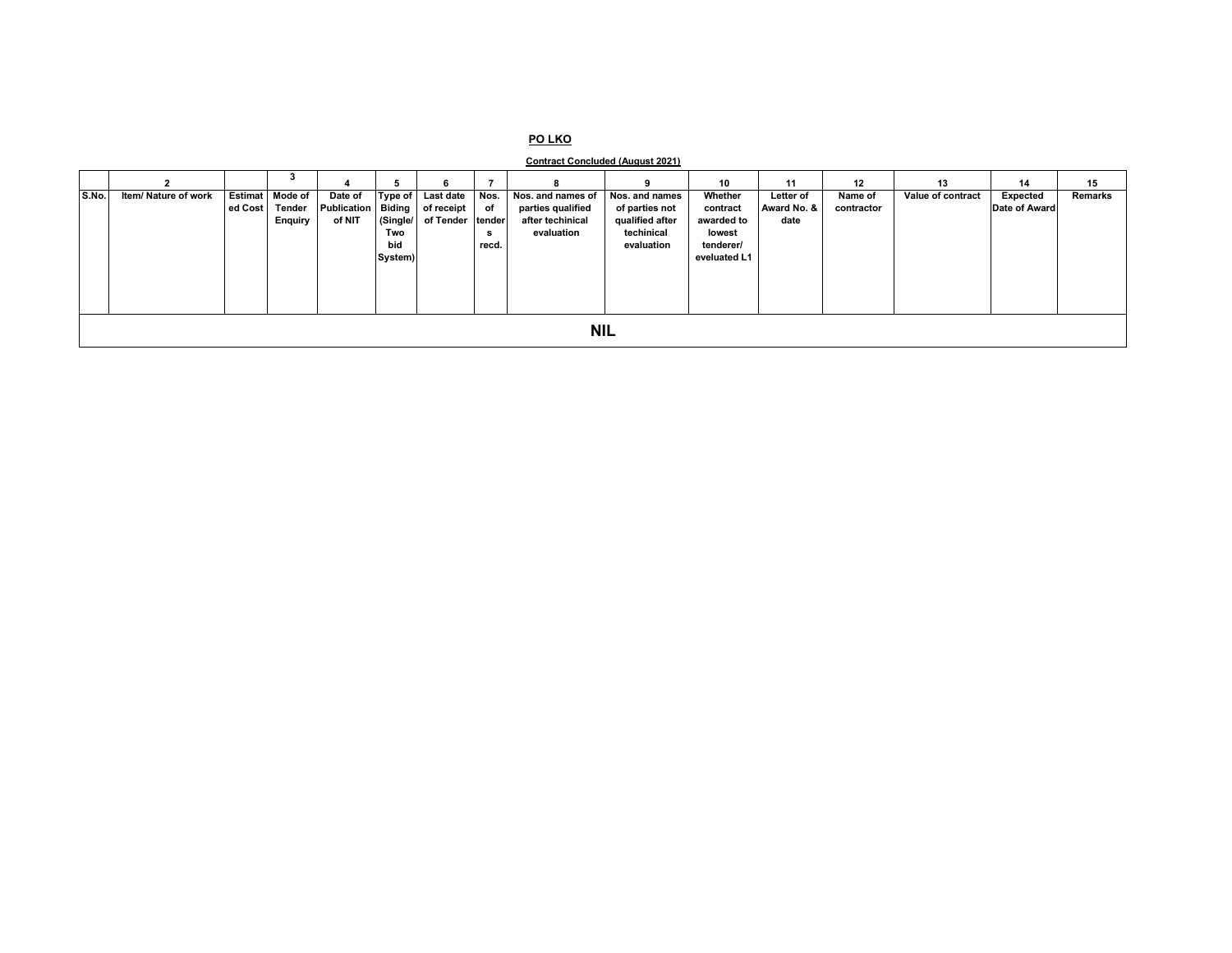| PO LKO |                                            |
|--------|--------------------------------------------|
|        | <b>Contract Concluded (September 2021)</b> |

|       |                      |         |                 |                    |               |                 |       |                                  |                 | 10           |             | 12         | 13                | 14       | 15             |
|-------|----------------------|---------|-----------------|--------------------|---------------|-----------------|-------|----------------------------------|-----------------|--------------|-------------|------------|-------------------|----------|----------------|
| S.No. | Item/ Nature of work |         | Estimat Mode of | Date of            | Type          | Last date Nos.  |       | Nos. and names of Nos. and names |                 | Whether      | Letter of   | Name of    | Value of contract | Expected | <b>Remarks</b> |
|       |                      | ed Cost | Tender          | <b>Publication</b> | of            | of receipt      | of    | parties qualified                | of parties not  | contract     | Award No. & | contractor |                   | Date of  |                |
|       |                      |         | <b>Enquiry</b>  | of NIT             | <b>Biding</b> | of Tender tende |       | after techinical                 | qualified after | awarded to   | date        |            |                   | Award    |                |
|       |                      |         |                 |                    | (Single/      |                 | rs    | evaluation                       | techinical      | lowest       |             |            |                   |          |                |
|       |                      |         |                 |                    | Two           |                 | recd. |                                  | evaluation      | tenderer/    |             |            |                   |          |                |
|       |                      |         |                 |                    | bid           |                 |       |                                  |                 | eveluated L1 |             |            |                   |          |                |
|       |                      |         |                 |                    | System        |                 |       |                                  |                 |              |             |            |                   |          |                |
|       |                      |         |                 |                    |               |                 |       |                                  |                 |              |             |            |                   |          |                |
|       | <b>NIL</b>           |         |                 |                    |               |                 |       |                                  |                 |              |             |            |                   |          |                |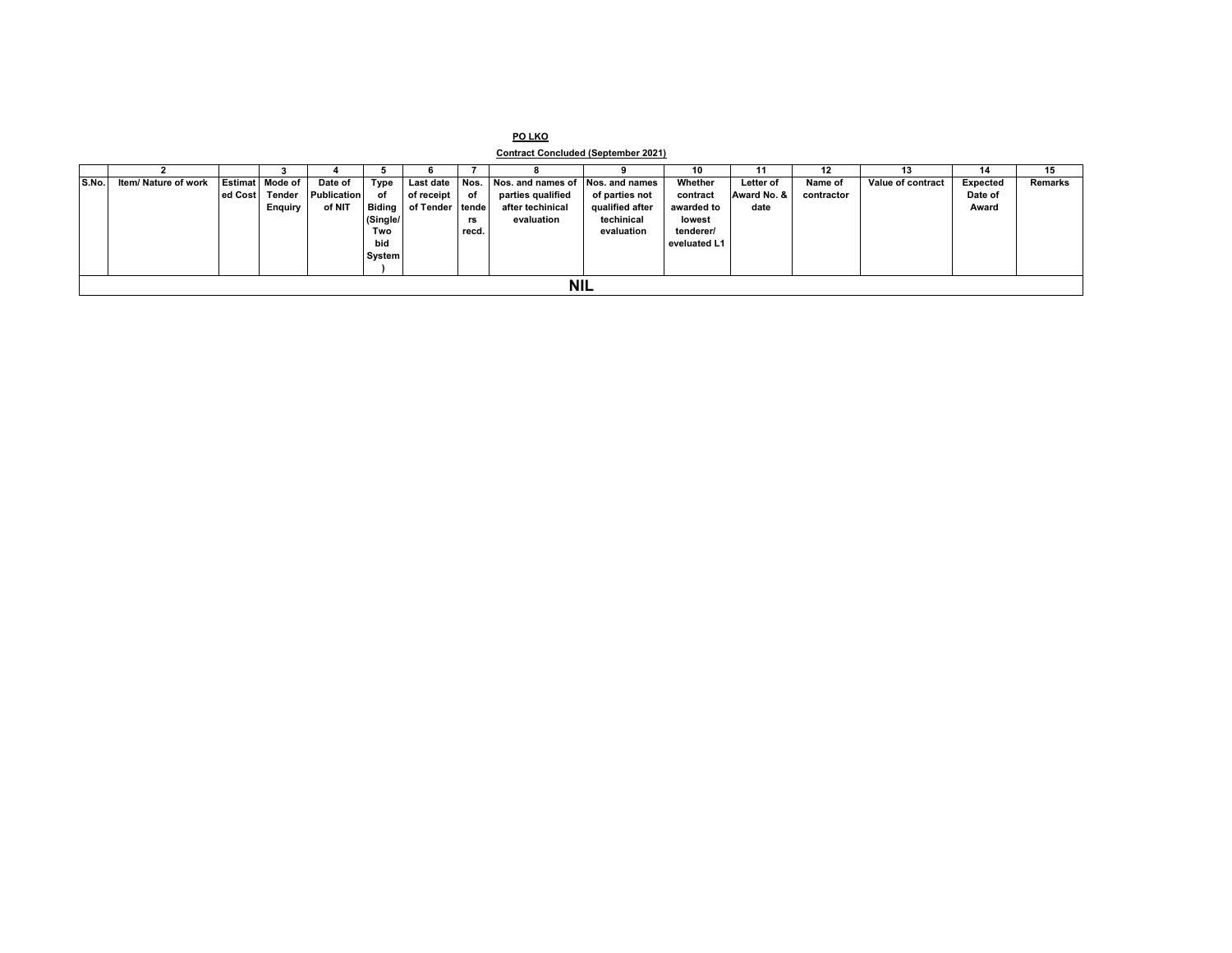## **PO LKO**

**Contract Concluded (October-2021)**

|                | $\overline{2}$                                  |                | 3        | $\overline{\mathbf{4}}$ | 5             | 6            | $\overline{7}$ | 8                      | 9                      | 10           | 11                          | $\overline{12}$       | 13                 | 14              | 15             |
|----------------|-------------------------------------------------|----------------|----------|-------------------------|---------------|--------------|----------------|------------------------|------------------------|--------------|-----------------------------|-----------------------|--------------------|-----------------|----------------|
| S.No.          | Item/ Nature of work                            | <b>Estimat</b> | Mode of  | Date of                 | Type          | Last date    | Nos.           | Nos. and names of      | Nos. and names         | Whether      | Letter of                   | Name of               | Value of contract  | <b>Expected</b> | Remarks        |
|                |                                                 | ed Cost        | Tender   | Publication             | of            | of receipt   | of             | parties qualified      | of parties not         | contract     | Award No. &                 | contractor            |                    | Date of         |                |
|                |                                                 |                | Enguiry  | of NIT                  | <b>Biding</b> | of Tender    | tende          | after techinical       | qualified after        | awarded to   | date                        |                       |                    | Award           |                |
|                |                                                 |                |          |                         | (Single/      |              | rs             | evaluation             | techinical             | lowest       |                             |                       |                    |                 |                |
|                |                                                 |                |          |                         | Two           |              | recd.          |                        | evaluation             | tenderer/    |                             |                       |                    |                 |                |
|                |                                                 |                |          |                         | bid           |              |                |                        |                        | eveluated L1 |                             |                       |                    |                 |                |
|                |                                                 |                |          |                         | System        |              |                |                        |                        |              |                             |                       |                    |                 |                |
|                |                                                 |                |          |                         |               |              |                |                        |                        |              |                             |                       |                    |                 |                |
| 11             | S&T works in connection                         | Rs.            | E Tender | 01.04.2021              | Two           | 27.04.2021   | 3              | M/S ETOE<br>1.         | $1.$ M/s<br>Shri       | Yes          | 822/UNL/CE(                 | <b>M/S ETOE</b>       | Rs 17,69,09,649.93 | Awarded on      |                |
|                | with Construction of                            | 15.30          |          |                         |               |              |                | Transportation         | Ganesh                 |              | $C -$                       | Transportation        |                    | 22.10.2021      | Validity of    |
|                | Railway Network for Coal Crore                  |                |          |                         |               |              |                | Infrastructure Private | Enterprises,           |              | NP)/HDGJ/S                  | Infrastructure        |                    |                 | tender:        |
|                | Transportation for                              |                |          |                         |               |              |                | Limited, Bengaluru -   | Aligarh - 1/3          |              | &T/LOA<br>Dated             | Private               |                    |                 | 23.10.2021     |
|                | Harduaganj Thermal<br>Power Project Ext., Unit- |                |          |                         |               |              |                | 2/3                    |                        |              | 22.10.2021                  | Limited,<br>Bengaluru |                    |                 |                |
|                | A at Harduaganj, District:-                     |                |          |                         |               |              |                | 2. M/S Kiran Infra     |                        |              |                             |                       |                    |                 |                |
|                | Aligarh (UP)                                    |                |          |                         |               |              |                | Engineers Ltd,         |                        |              |                             |                       |                    |                 |                |
|                |                                                 |                |          |                         |               |              |                | Jaipur (Rajasthan) -   |                        |              |                             |                       |                    |                 |                |
|                |                                                 |                |          |                         |               |              |                | 3/3                    |                        |              |                             |                       |                    |                 |                |
| $\overline{2}$ | Fabrication, Supply &                           |                | E Tender | 18.03.2021              | Two           | 06.04.2021 6 |                | 1. M/s Nageshwar       | 1. M/s Bindra          | Yes          | RITES/RPO- M/s              |                       |                    |                 | Validity<br>of |
|                | Erection of 61.0m open 4.11                     | Rs.            |          |                         |               |              |                |                        |                        |              |                             | Nageshwar             | Rs 4,71,41,614.50  | Awarded on      | tender:        |
|                | web Girder for ROR and Crore                    |                |          |                         |               |              |                | Jaiswal,<br>Nagpur     | Enterprises,<br>Nagpur |              | LKO/NCL/000<br>04/Amlohri - | Jaiswal,              |                    | 28.10.2021      | 29.10.2021     |
|                | other ancillary works                           |                |          |                         |               |              |                | (Maharashtra) - 4/6    | -(Maharashtra) -       |              | Nigahi/ROR/                 | Nagpur                |                    |                 |                |
|                | along with balance works                        |                |          |                         |               |              |                |                        | 1/6                    |              | TF-VOL-                     | (Maharashtra)         |                    |                 |                |
|                | of Earthwork in Railway                         |                |          |                         |               |              |                | 2. M/s Girrajji Stone  |                        |              | <b>II/27008</b>             |                       |                    |                 |                |
|                | formation and P-Way                             |                |          |                         |               |              |                | Crushers Private       | 2. M/s Bihari Lal      |              | Dated:                      |                       |                    |                 |                |
|                | work in Connection with                         |                |          |                         |               |              |                | Limited, Agra - (UP)   | Menghani, New          |              | 28.10.2021                  |                       |                    |                 |                |
|                | P.R. Siding at Amlohri-                         |                |          |                         |               |              |                | 5/6                    | Delhi - 2/6            |              |                             |                       |                    |                 |                |
|                | Nigahi Project of NCL,                          |                |          |                         |               |              |                |                        |                        |              |                             |                       |                    |                 |                |
|                | Singrauli, M.P                                  |                |          |                         |               |              |                |                        | M/s<br>3.              |              |                             |                       |                    |                 |                |
|                |                                                 |                |          |                         |               |              |                |                        | Spacechem              |              |                             |                       |                    |                 |                |
|                |                                                 |                |          |                         |               |              |                |                        | Enterprises,           |              |                             |                       |                    |                 |                |
|                |                                                 |                |          |                         |               |              |                |                        | Ghaziabad (UP) -       |              |                             |                       |                    |                 |                |
|                |                                                 |                |          |                         |               |              |                |                        | 3/6                    |              |                             |                       |                    |                 |                |
|                |                                                 |                |          |                         |               |              |                |                        | 4. M/s Jai Mangla      |              |                             |                       |                    |                 |                |
|                |                                                 |                |          |                         |               |              |                |                        | Construction.          |              |                             |                       |                    |                 |                |
|                |                                                 |                |          |                         |               |              |                |                        | Begusarai (Bihar)      |              |                             |                       |                    |                 |                |
|                |                                                 |                |          |                         |               |              |                |                        | 6/6                    |              |                             |                       |                    |                 |                |
|                |                                                 |                |          |                         |               |              |                |                        |                        |              |                             |                       |                    |                 |                |
| $\overline{3}$ | Installation,<br>Supply,                        | Rs.            | E Tender | 22.03.2021              | Two           | 08.04.2021   |                | 1. M/s Arihant Con     | M/s<br>1.              | Yes          | RITES/RPO-                  | M/s Arihant           | Rs. 6,37,35,834.81 | Awarded on      | Validity<br>of |
|                | Testing<br>and                                  | 5.74           |          |                         |               |              |                | World                  | Purvanchal             |              | LKO/5933/NC Con World       |                       |                    | 28.10.2021      | tender:        |
|                | Commissioning of Indoor Crore                   |                |          |                         |               |              |                | Kolkata - 3/3          | Enterprises Pvt.       |              | L/Gorbi                     | Kolkata               |                    |                 | 29.10.2021     |
|                | and Outdoor gears of                            |                |          |                         |               |              |                |                        | Ltd., Prayagraj        |              | Block-                      |                       |                    |                 |                |
|                | and<br>Signaling                                |                |          |                         |               |              |                |                        | (Old Allahabad)        |              | B/S&T/TF-                   |                       |                    |                 |                |
|                | Telecommunication<br>system for Construction    |                |          |                         |               |              |                |                        | $U.P. - 1/3$           |              | VOL-II/27010<br>Date:       |                       |                    |                 |                |
|                | of P.R Siding at Gorbi                          |                |          |                         |               |              |                |                        | 2. M/s Railsys         |              | 28.10.2021                  |                       |                    |                 |                |
|                | Block B Project of NCL,                         |                |          |                         |               |              |                |                        | Engineers Pvt.         |              |                             |                       |                    |                 |                |
|                | Distt: Singrauli (M.P)                          |                |          |                         |               |              |                |                        | Dadar<br>∟td.,         |              |                             |                       |                    |                 |                |
|                |                                                 |                |          |                         |               |              |                |                        | (East), Mumbai -       |              |                             |                       |                    |                 |                |
|                |                                                 |                |          |                         |               |              |                |                        | 2/3                    |              |                             |                       |                    |                 |                |
|                |                                                 |                |          |                         |               |              |                |                        |                        |              |                             |                       |                    |                 |                |
|                |                                                 |                |          |                         |               |              |                |                        |                        |              |                             |                       |                    |                 |                |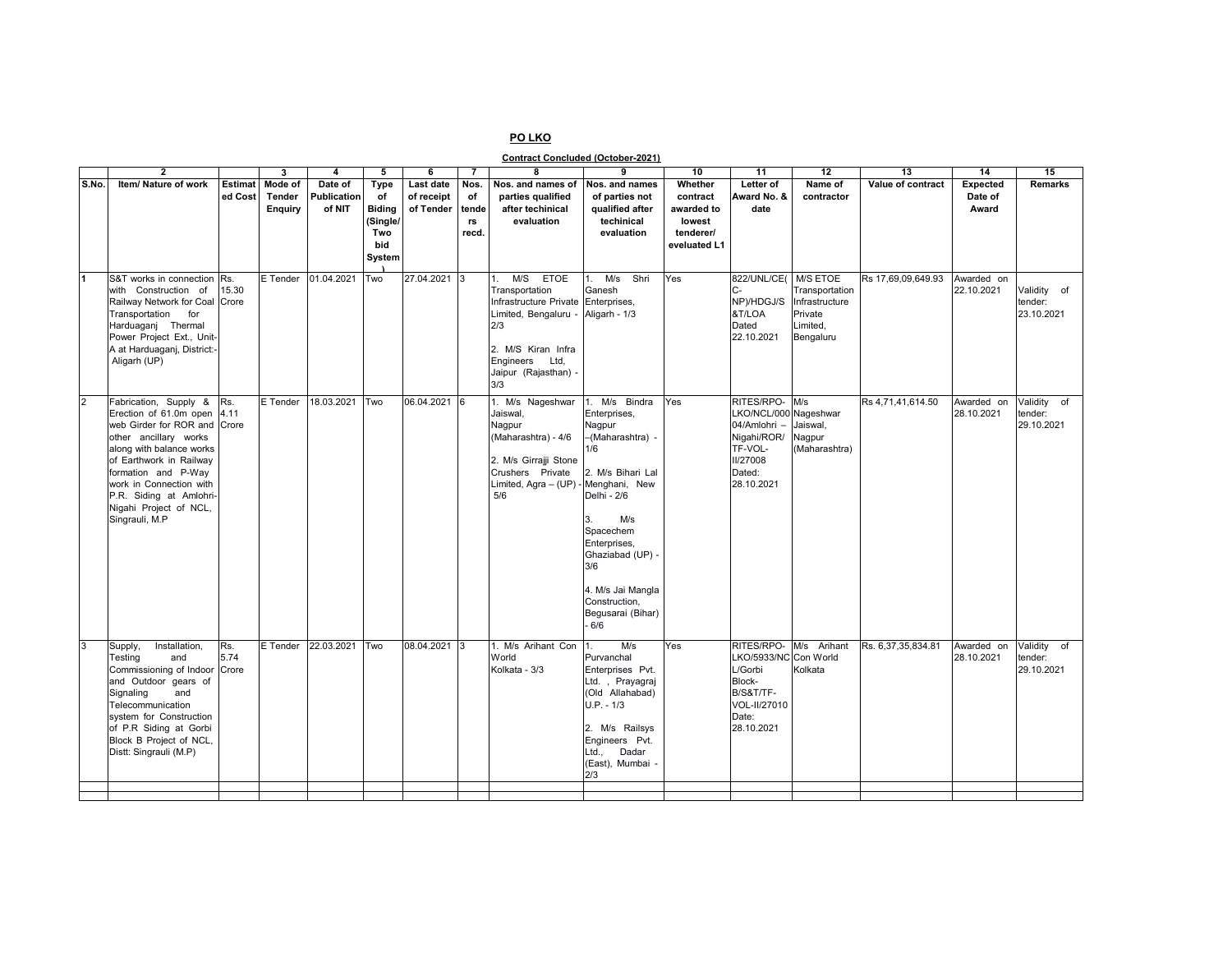|       | PO LKO                                                                  |         |                 |                    |         |                          |       |                                  |                 |              |                  |            |                   |          |         |
|-------|-------------------------------------------------------------------------|---------|-----------------|--------------------|---------|--------------------------|-------|----------------------------------|-----------------|--------------|------------------|------------|-------------------|----------|---------|
|       | <b>Contract Concluded (November 2021)</b><br>10<br>15<br>13<br>12<br>14 |         |                 |                    |         |                          |       |                                  |                 |              |                  |            |                   |          |         |
| S.No. | Item/ Nature of work                                                    |         | Estimat Mode of | Date of            | Type of | Last date                | Nos.  | Nos. and names of Nos. and names |                 | Whether      | <b>Letter of</b> | Name of    | Value of contract | Expected | Remarks |
|       |                                                                         | ed Cost | Tender          | Publication Biding |         | of receipt               | of    | parties qualified                | of parties not  | contract     | Award No. &      | contractor |                   | Date of  |         |
|       |                                                                         |         | <b>Enquiry</b>  | of NIT             |         | (Single/ of Tender tende |       | after techinical                 | qualified after | awarded to   | date             |            |                   | Award    |         |
|       |                                                                         |         |                 |                    | Two bid |                          | rs    | evaluation                       | techinical      | lowest       |                  |            |                   |          |         |
|       |                                                                         |         |                 |                    | System  |                          | recd. |                                  | evaluation      | tenderer/    |                  |            |                   |          |         |
|       |                                                                         |         |                 |                    |         |                          |       |                                  |                 | eveluated L1 |                  |            |                   |          |         |
|       |                                                                         |         |                 |                    |         |                          |       |                                  |                 |              |                  |            |                   |          |         |
|       | <b>NIL</b>                                                              |         |                 |                    |         |                          |       |                                  |                 |              |                  |            |                   |          |         |
|       |                                                                         |         |                 |                    |         |                          |       |                                  |                 |              |                  |            |                   |          |         |